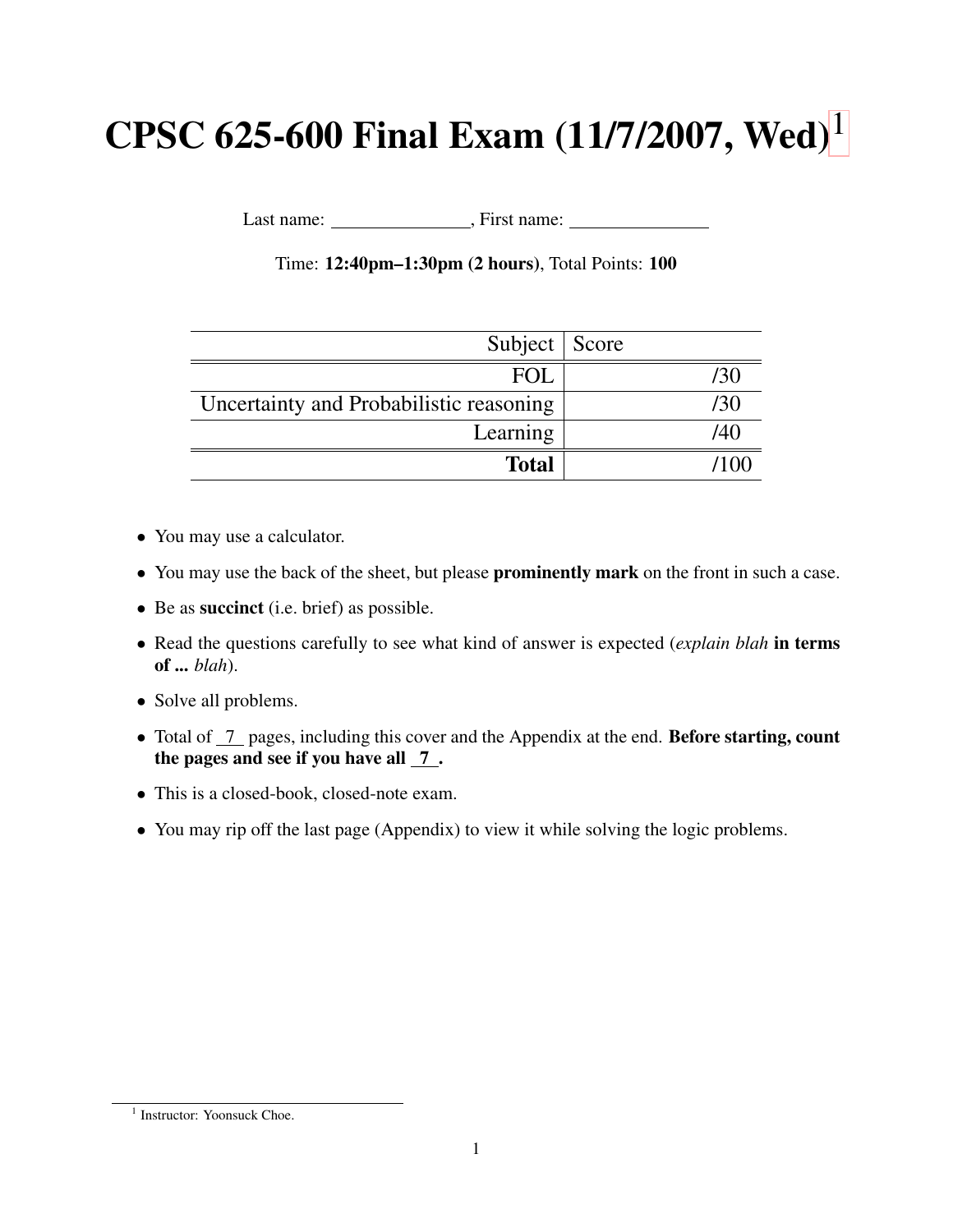## 1 First-Order Logic

Question 1 (10 pts): (1) Resolution is domain (independent, dependent): circle one. (2) Why is this both an advantage and also a disadvantage?

Question 2 (20 pts): Show that  $\exists x(D(x) \land C(x))$  is a logical consequence of the following, using resolution.

- 1.  $\neg E(x) \vee V(x) \vee S(x, f(x))$
- 2.  $\neg E(x) \vee V(x) \vee C(f(x))$
- 3.  $E(a)$
- 4. D(a)
- 5.  $\neg S(a, y) \vee D(y)$
- 6.  $\neg D(x) \vee \neg V(x)$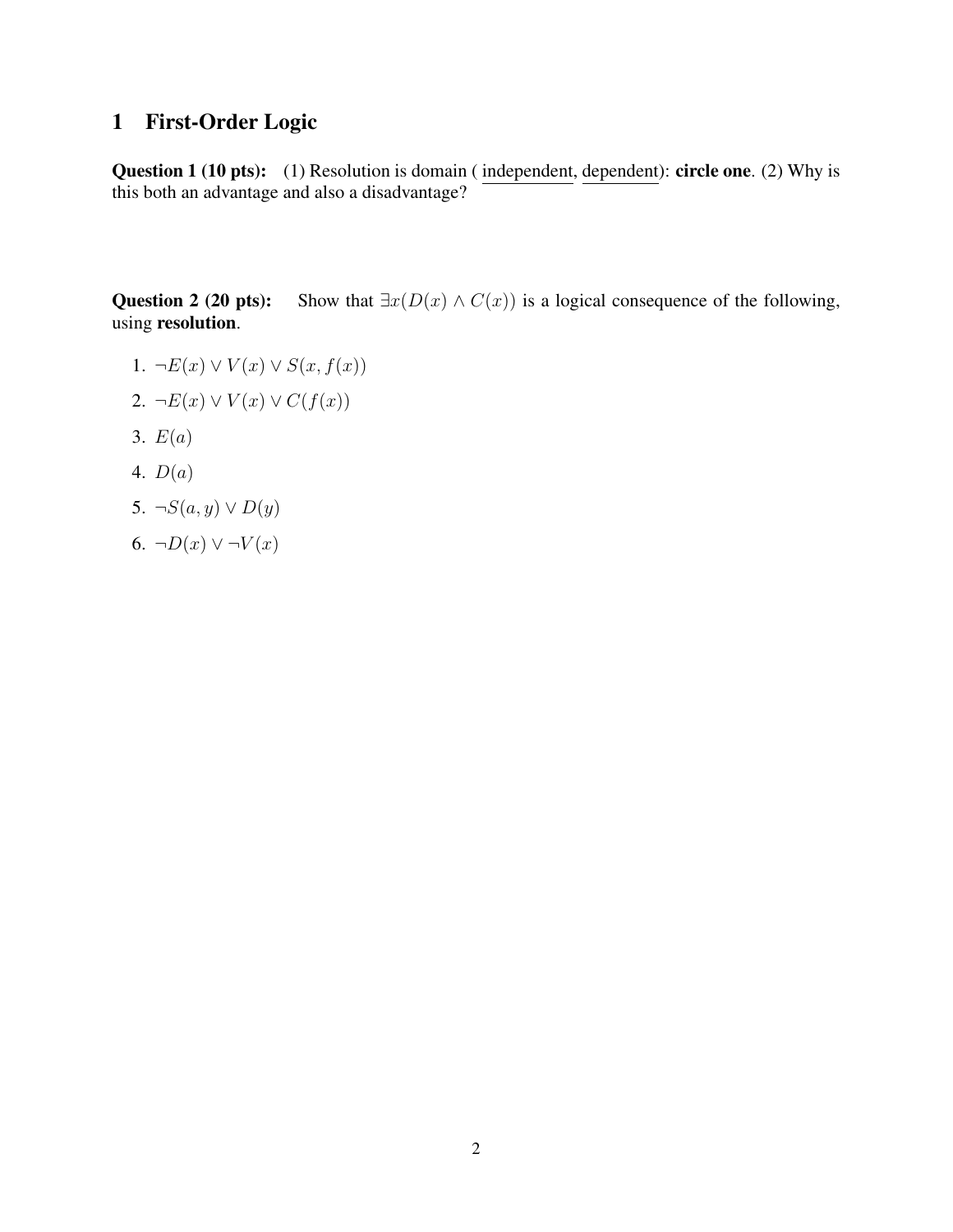### 2 Uncertainty and Probabilistic Reasoning

**Question 3 (15 pts):** Consider the vision problem below. Given an image  $I$ , you want to know what was the object in the environment that gave rise to the image. Let's say there are 2D hexagons and 3D cubes.



(1) Why is  $P(Image|Object)$  easier to obtain than  $P(Object|Image)$ ? Explain in terms of Cause and Effect. (2) If cubes and hexgons are encountered with an equal probability (i.e.,  $P(Object =$  $Cube) = P(Object = Hexagon)$ , what would be the relationship between  $P(Object = Cube | Image =$ I) and  $P(Object = Hexagon|Image = I)$ ? Choose among >, <, = and explain why. Use the Bayes rule.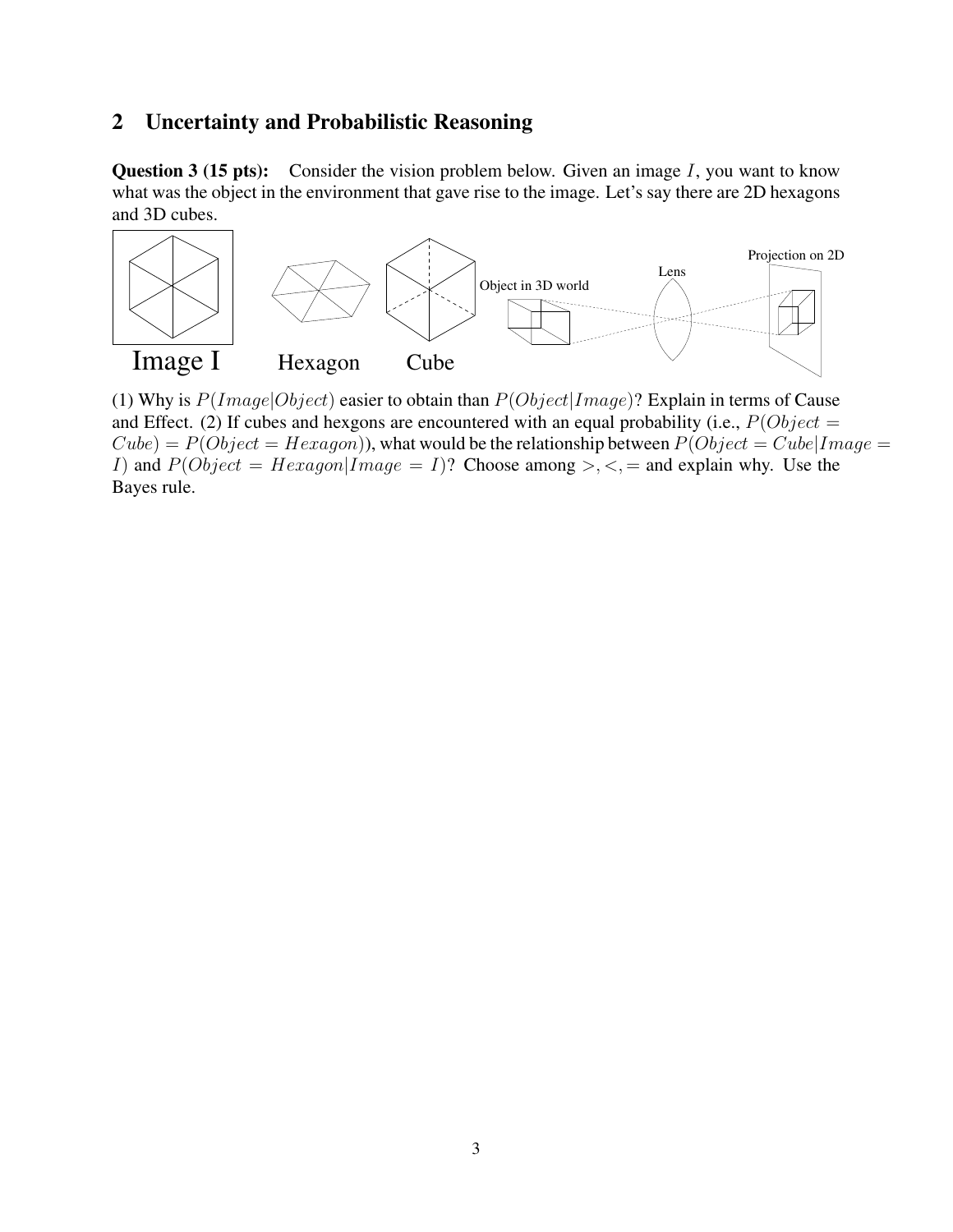**Question 4 (15 pts):** Explain why you can calculate the joint probability of events in a belief network as  $P(X_1 = v_1, ..., X_n = v_n) = \prod_{i=1}^{N} P(X_i = v_i | \forall X_j = Parent(X_i), X_j = v_j)$ . Show your derivation, and state your assumptions. (Hint: Repeatedly apply axiom 3 in the probability cheat sheet in the end.)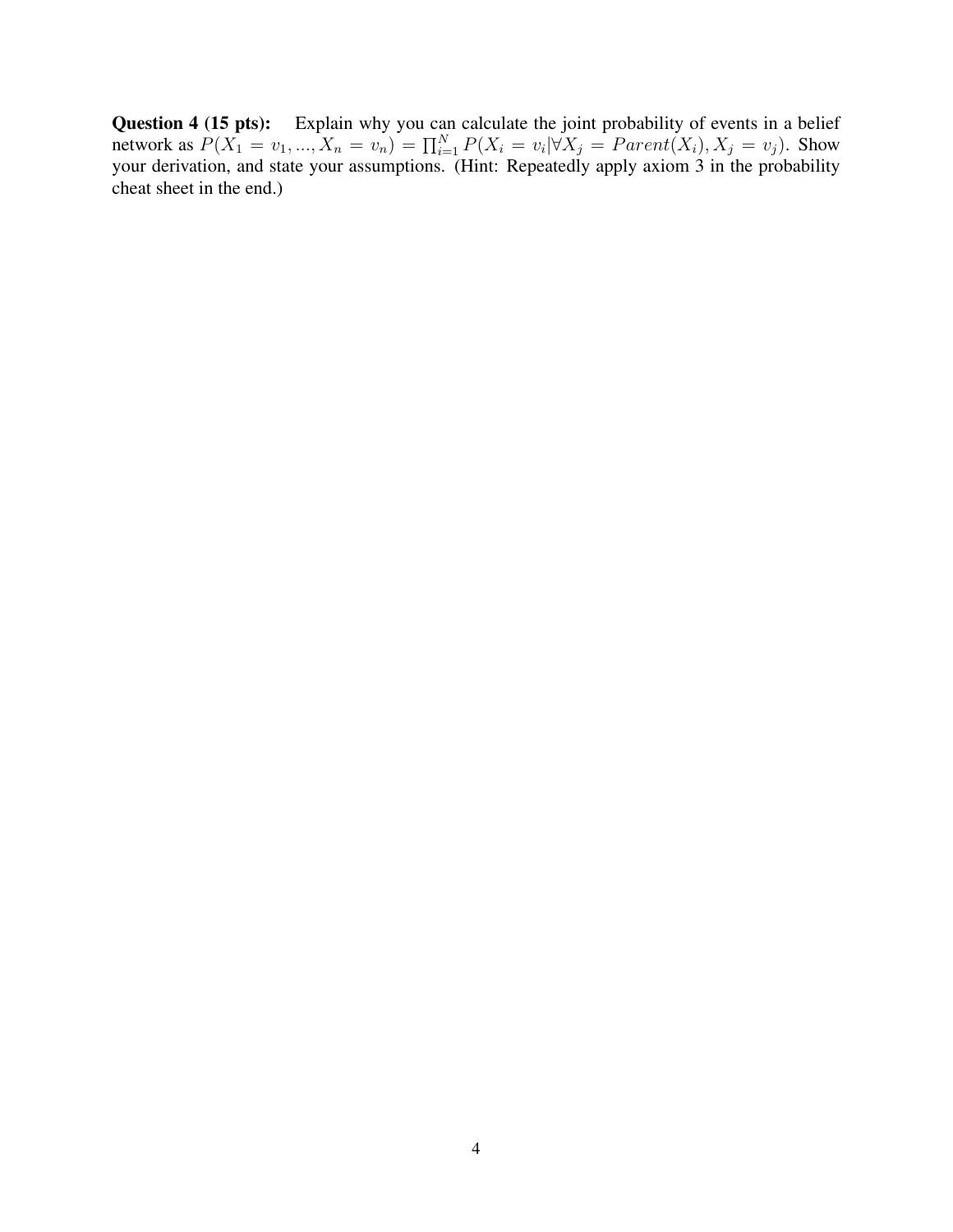#### 3 Learning

Question 5 (14 pts): In decision tree learning, the Choose-Attribute function uses the information gain measure to select the root node for a subtree during the construction process. (1) How is this process related to the inductive bias in decision tree learning and (2) how does information gain relate to the degree of uncertainty before and after a particular attribute has been tested?

Question 6 (10 pts): If you have a random variable  $Weather \in \{Summary, Cloudy, Rainy\}$ , and the probability of each is given  $P(Weather = Sunny)$ ,  $P(Weather = Cloudy)$ , and  $P(Weather =$ *Rainy*), how can you calculate the entropy of  $Weather$ ? (1) Write the formula (don't use the summation symbol  $\Sigma$ ), and (2) explain under what condition the entropy would be maximum, in terms of the three probabilities (hint: think of entropy as average uncertainty, and think about when that uncertainty would be maximum).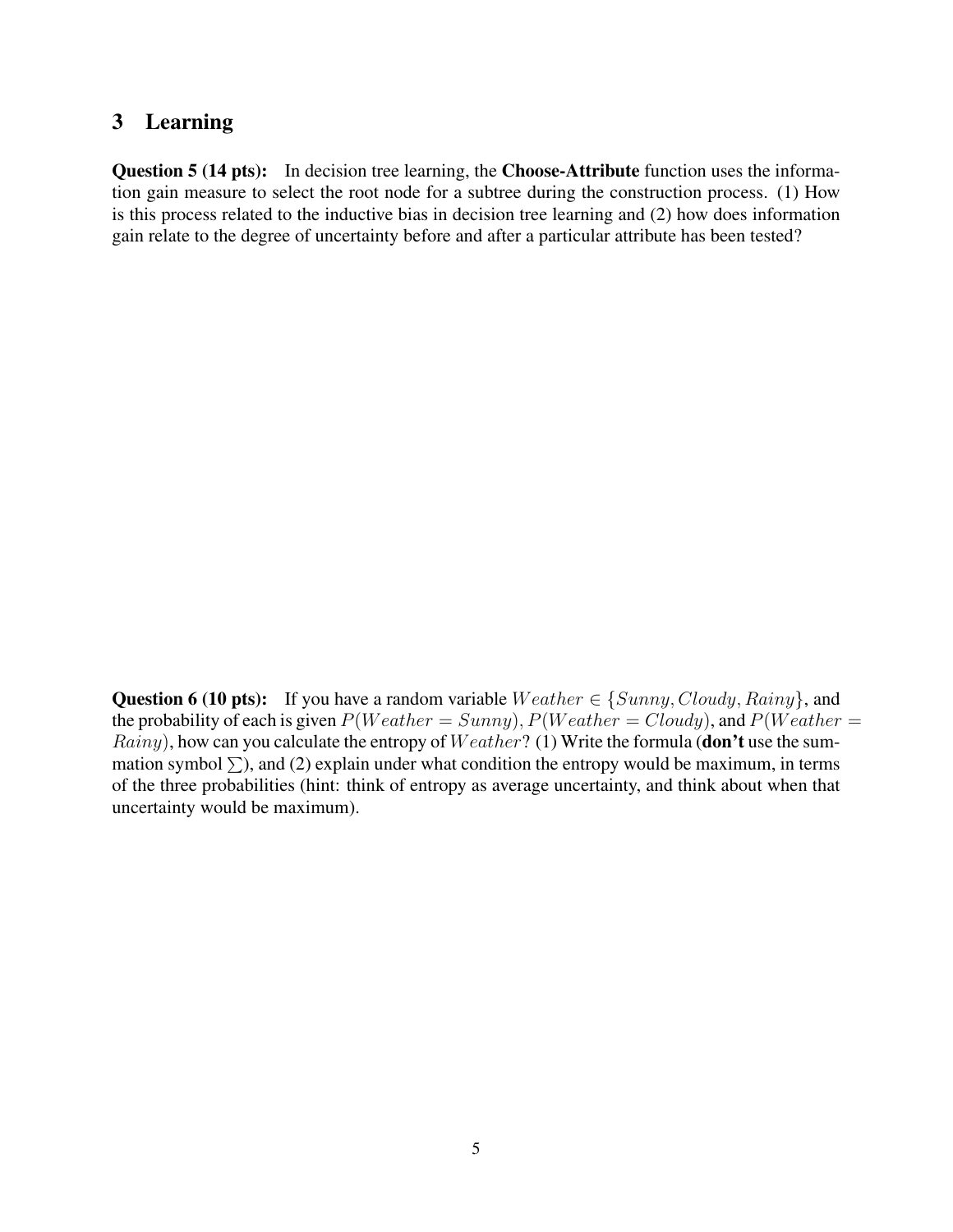Question 7 (16 pts): (1) What does a single perceptron unit represent, with its threshold and connection weights, in geometric space? (2) Why does this geometric interpretation give insights on the kind of problems learnable or not by perceptrons?